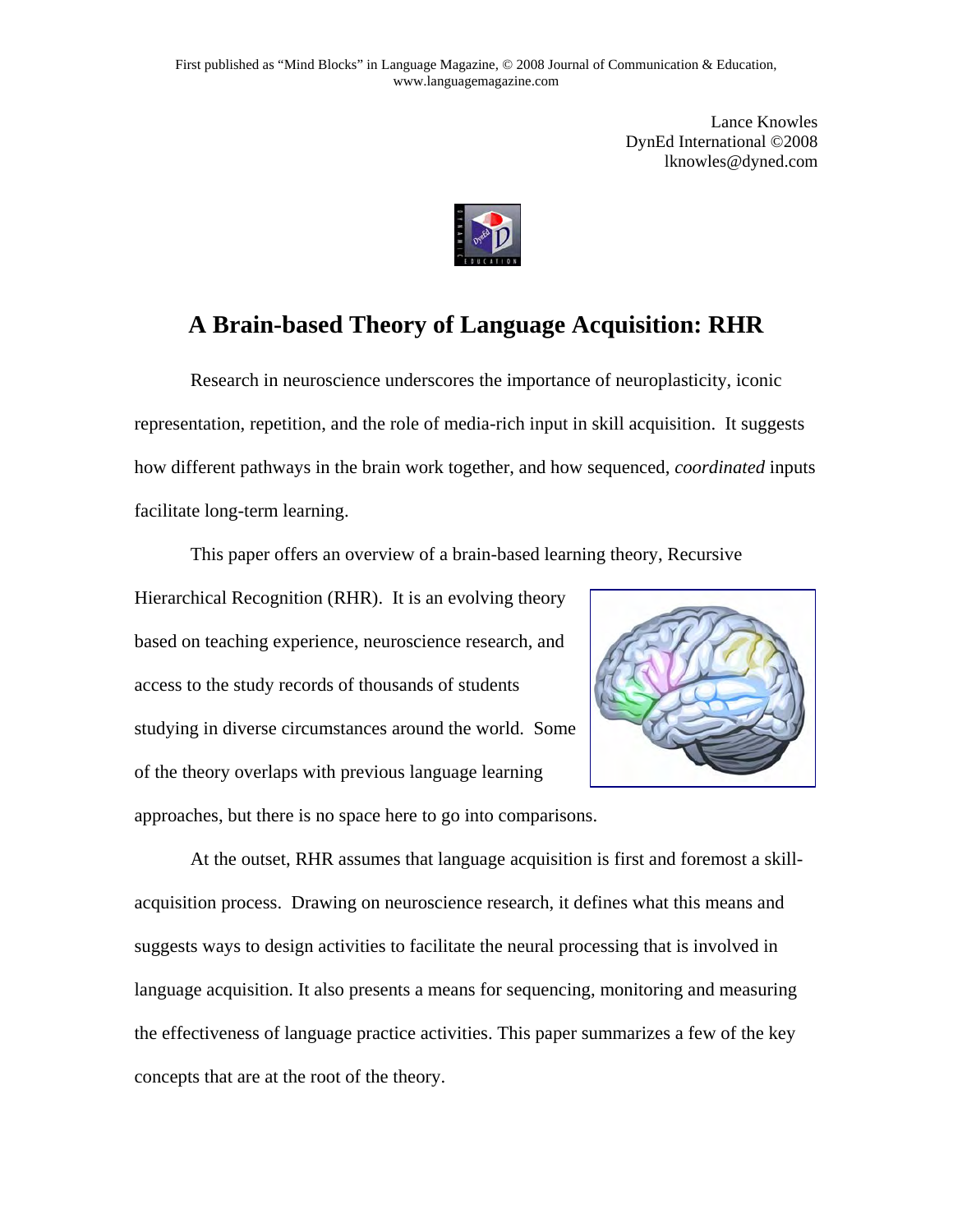## **The Traditional Approach**

In most countries around the world, students study English in a similar way. In class, the teacher presents and explains vocabulary and grammar. There are textbooks, and there is a heavy use of text even to teach listening. Teachers write words and questions on the board or show the words with flash cards. And students sit and listen and do very little communicating in English. They listen, repeat, and try to memorize, but with few repetitions. Or they look at text, read, and try to memorize words and sentences. In general, what they don't get enough of is actual language practice, especially listening and speaking. As a result, most students don't develop their *oral* skills, which are the foundation for reading and writing.

This traditional approach to language learning is knowledge-based. The teacher is the giver of knowledge about English, rather than a coach who helps students to practice the language.

#### **The Demands of Fluency**

What is missing in the traditional approach is the kind of practice necessary to

develop automaticity, in particular the skill to *automatically* process and *chunk* language, where chunking means to recognize and process *groups* of words rather than discrete items. RHR recognizes that the size and semantic complexity of the chunks



that can be processed is proportional to fluency. Memory required to store and process spoken language is limited to a small number of chunks; so if chunks are too small, spoken language input cannot be processed quickly enough.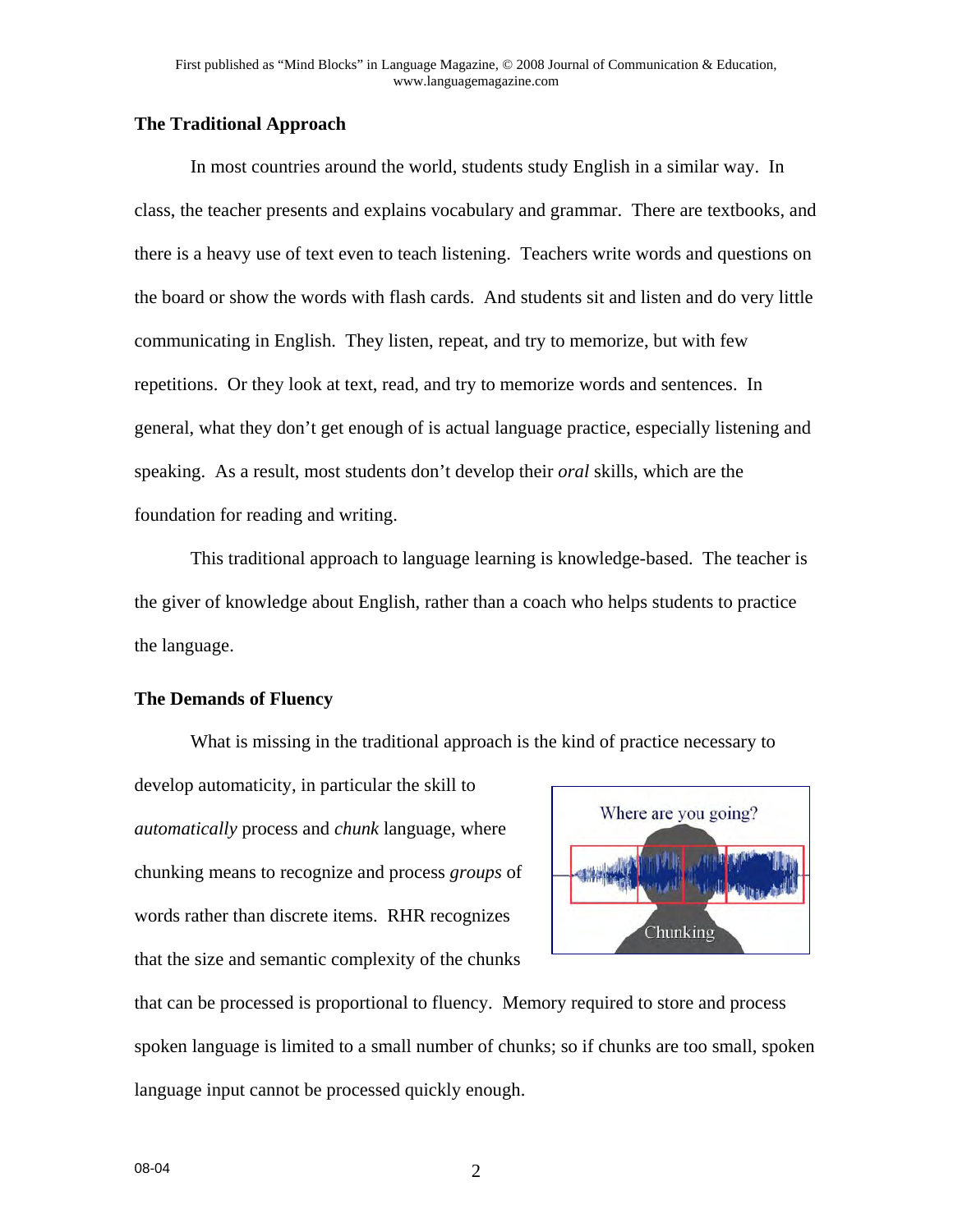#### First published as "Mind Blocks" in Language Magazine, © 2008 Journal of Communication & Education, www.languagemagazine.com

RHR develops chunking skill. At the word level, groups of words are built around concepts, which express elements of information, and language functions, which signal the type of speech act (e.g. request, suggestion). Examples of concepts include: point of time (when he arrived), frequency (several times a week), and events (the car went off the road).

In RHR, teaching discrete words is avoided. Instead lexical items are presented in phrases, such as 'a book', 'a red book', 'a green book' 'open the red book', etc. Presenting vocabulary in this way facilitates conceptual chunking while also teaching the vocabulary.

So, a major challenge for the language learner is to develop the *skill* of chunking.

From neuroscience, skill acquisition means to develop procedural memory, which is distinct from the brain's 'event' or 'declarative' memory.[Ulman] Procedural memories, which are unconscious, are primarily developed through frequent and repeated practice. Appropriate sequencing is also important, and in RHR chunking practice begins with simple, short concepts and builds to longer, more complex concepts.

To accomplish this, language models must be carefully sequenced to help learners to acquire the underlying language framework and resolve ambiguities that may lead to frustration. This process of familiarization, recognition, and comprehension is facilitated by the conceptual logic that is wired into our brains in the form of tiny, specialized 'cortical columns' which are hypothesized to structure all modalities of sensory input. [Hawkins]

The structuring of sensory input is in some sense the grammar of pattern recognition. As various levels and combinations of the hierarchy are activated, connections are made, which create subassemblies, which is the basis for chunking. This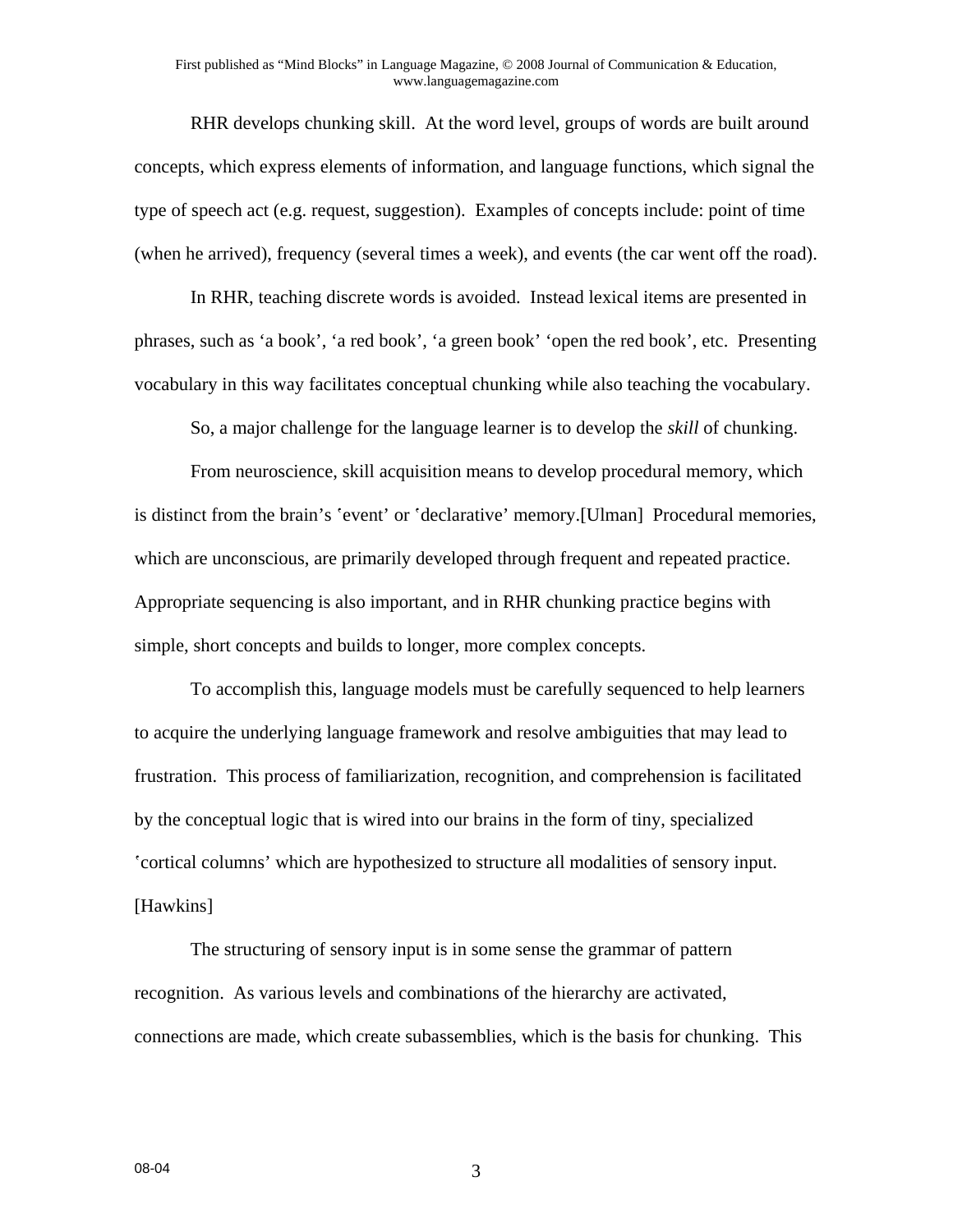happens over a period of time and is facilitated by frequent encounters with the target patterns.

When processing language, acquired patterns within the input are recognized and automatically chunked using rules of syntax (wired patterns) that are automatically activated by key markers which may be words, grammatical constructions, or groups of words. Only when this chunking and assembling has occurred can conscious awareness of the meaning (comprehension) take place.

The hierarchical structure of memories and concepts is a key feature in RHR. RHR suggests that the optimum learning sequence moves from basic concepts such as object and event to complex concepts where many concepts are embedded within other concepts, such as "while he was driving home", which expresses duration but which has other concepts embedded within it (process, direction, etc.). Optimum learning sequences should resonate with how memories are connected in both the brain and in the world in which we live. This facilitates bootstrapping, which we will touch on later.

In RHR, language should be taught in multi-modal contexts, where visual (not textual) and other situational inputs reinforce conceptual content of language. The modalities of the brain work together, not in isolation. In this light, teaching grammatical constructs is inappropriate. For example, to the brain, the word 'at' activates the concept 'location' rather than 'preposition'. The brain anticipates that some location in time or space is forthcoming: 'at her house' or 'at the end of the performance.' Similarly, the word 'for' activates several conceptual areas, including duration (for a few minutes) and purpose (for her school).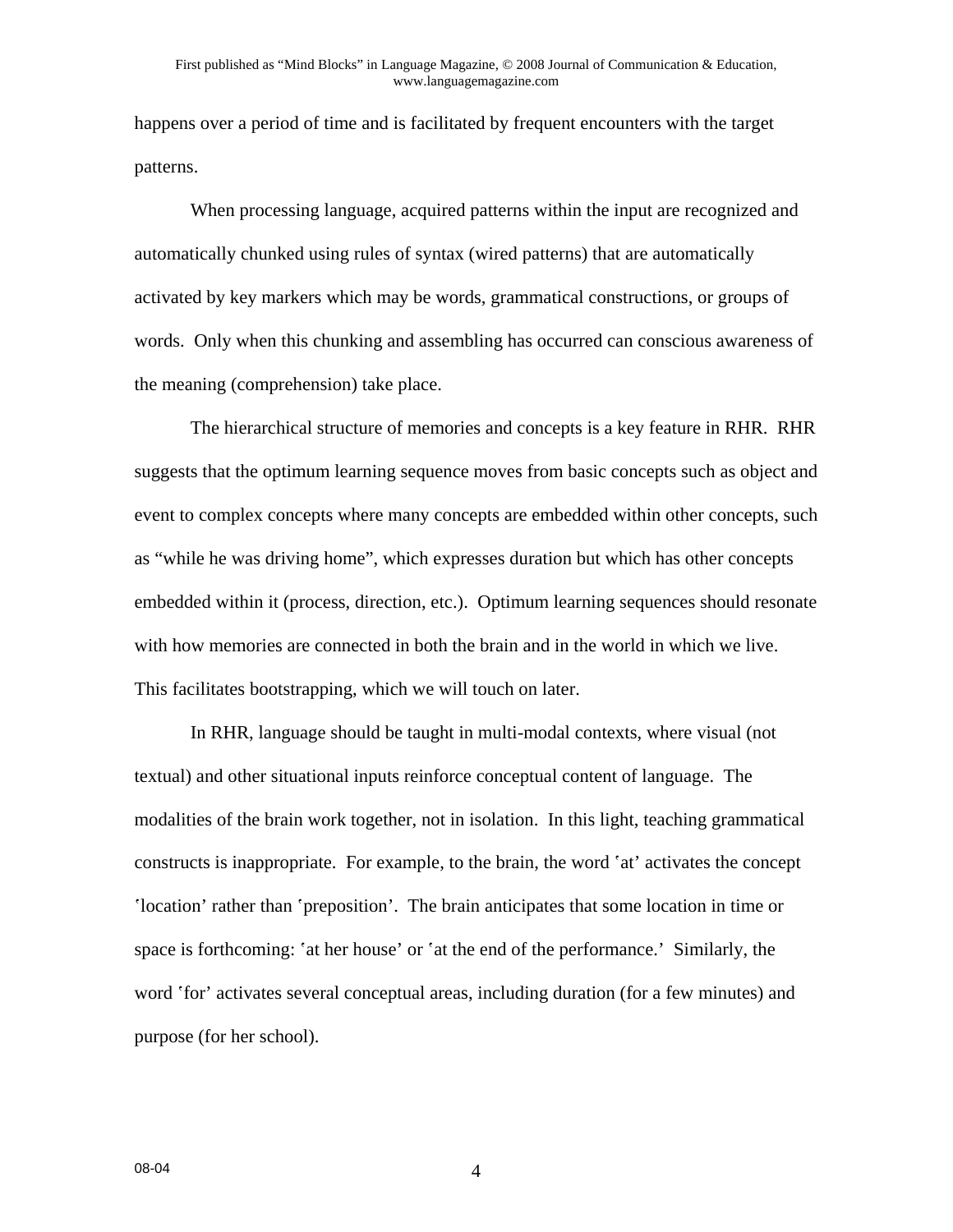These examples also indicate how the meaning of a word depends on the words and context around it, another reason why RHR rejects word lists. When acquiring a new language, the goal is to facilitate the recognition of patterns, not discrete lexical items: music, not noise.

RHR uses the brain's natural inclination to seek out, recognize, and fill in patterns. This characteristic is seen to be the primary learning force within the brain. If an input is new and unfamiliar, the brain searches for patterns that will allow recognition and subsequent chunking. If a pattern is incomplete, the brain fills it in. The brain enjoys this unconscious process and is motivated to 'solve' pattern recognition problems. During the process of acquiring oral skills in a new language, the brain learns to recognize patterns and creatively combine them according to what 'makes sense' in the context of the spatiotemporal world which we all share and which is reflected in the organization of our brains.

#### **Oral and Written Skills: The Fundamental Difference**

RHR recognizes that the oral skills are temporal skills, where processing speed is crucial. Reading and writing, in stark contrast, are spatial, page-based skills, where processing speed isn't urgent. When reading or writing, there is time for conscious analysis and memory retrieval. In a text, word boundaries are clear. In speech, word boundaries and phonemes may be blurred or missing entirely. An audio signal needs to be recognized using pattern recognition logic.

In general, listening and speaking employ a set of skills that are applied unconsciously, through hierarchical systems in the brain that distribute and execute tasks, not one after another but in parallel before being recombined with other sensory and memory processes, all of which are necessary for comprehension to occur. The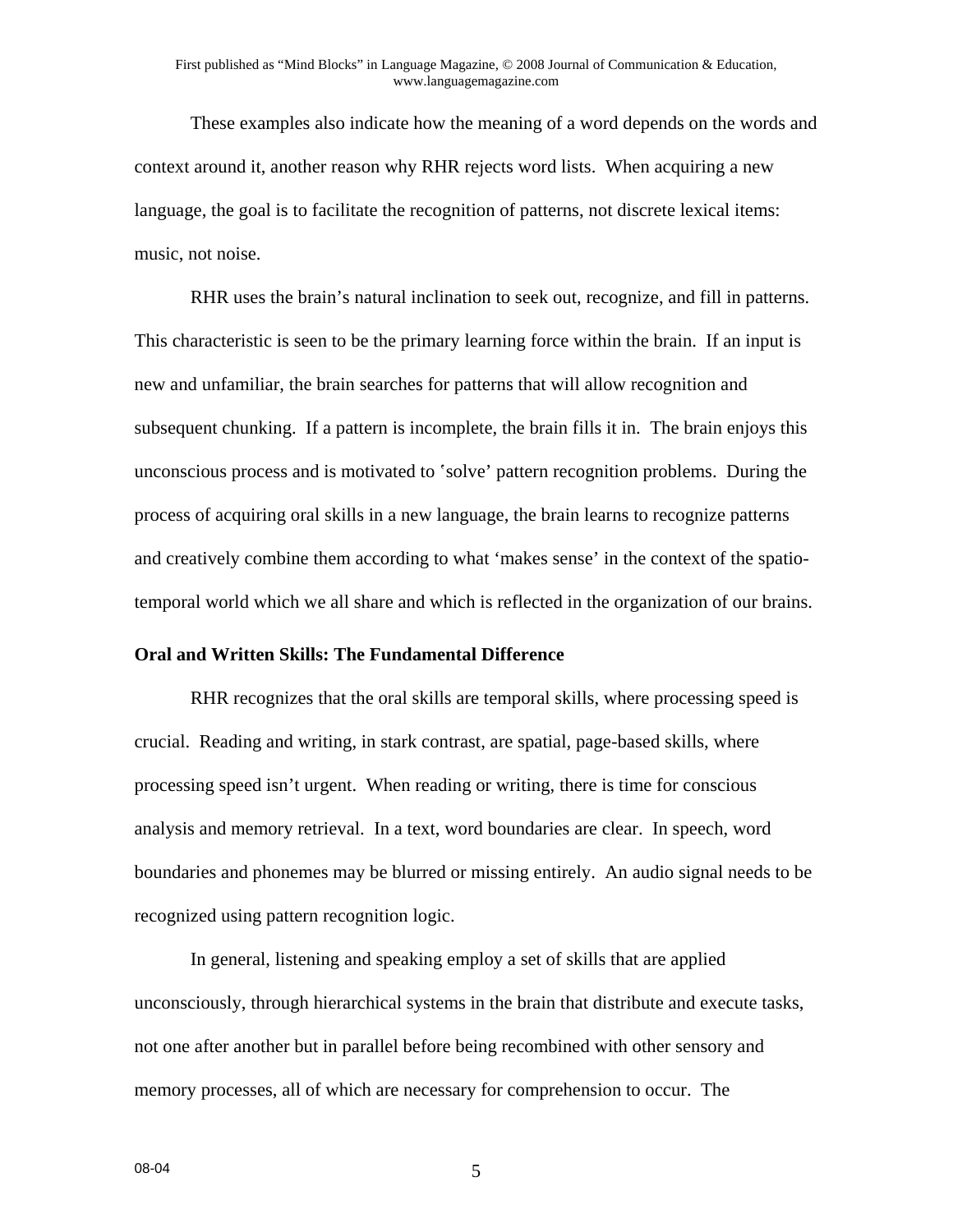#### First published as "Mind Blocks" in Language Magazine, © 2008 Journal of Communication & Education, www.languagemagazine.com

unconscious processes involved in listening and speaking employ previously acquired rules and patterns which chunk the language into ever increasing size, with very little interaction with conscious thought or analysis, which takes too much time.

When processing speech, language must be chunked so that it can be held in memory long enough to process the meaning. The need to hold these chunks within the limits of short-term memory puts pressure on the brain's pattern recognition system to organize the input into the largest possible chunks. RHR hypothesizes that the brain is designed to do this, provided that the conditions are right.

In this regard, placement is crucial. Too much pressure causes frustration, and the learner is discouraged. The language input must also be designed so that the key patterns are in abundance and appropriately sequenced. Without this preparation, RHR cannot work, or will be severely limited.

The use of text in the learning process should be discouraged. If text is available, the learner's attention is diverted to the text, which is spatial and where there is time for analysis. This diversion removes the pressure to identify patterns so that chunking can occur. In this way, the use of text can interfere with the development of oral fluency. Therefore, RHR follows the 4-skills path: listening, speaking, reading and writing. [Knowles]

In RHR, the same chunking skill that aids listening works in reverse to aid speaking. Though listening comes first in the learning sequence, listening and speaking develop together, reinforcing each other. This automatic facility for recognizing and processing patterns is what differentiates the oral skills from the written skills.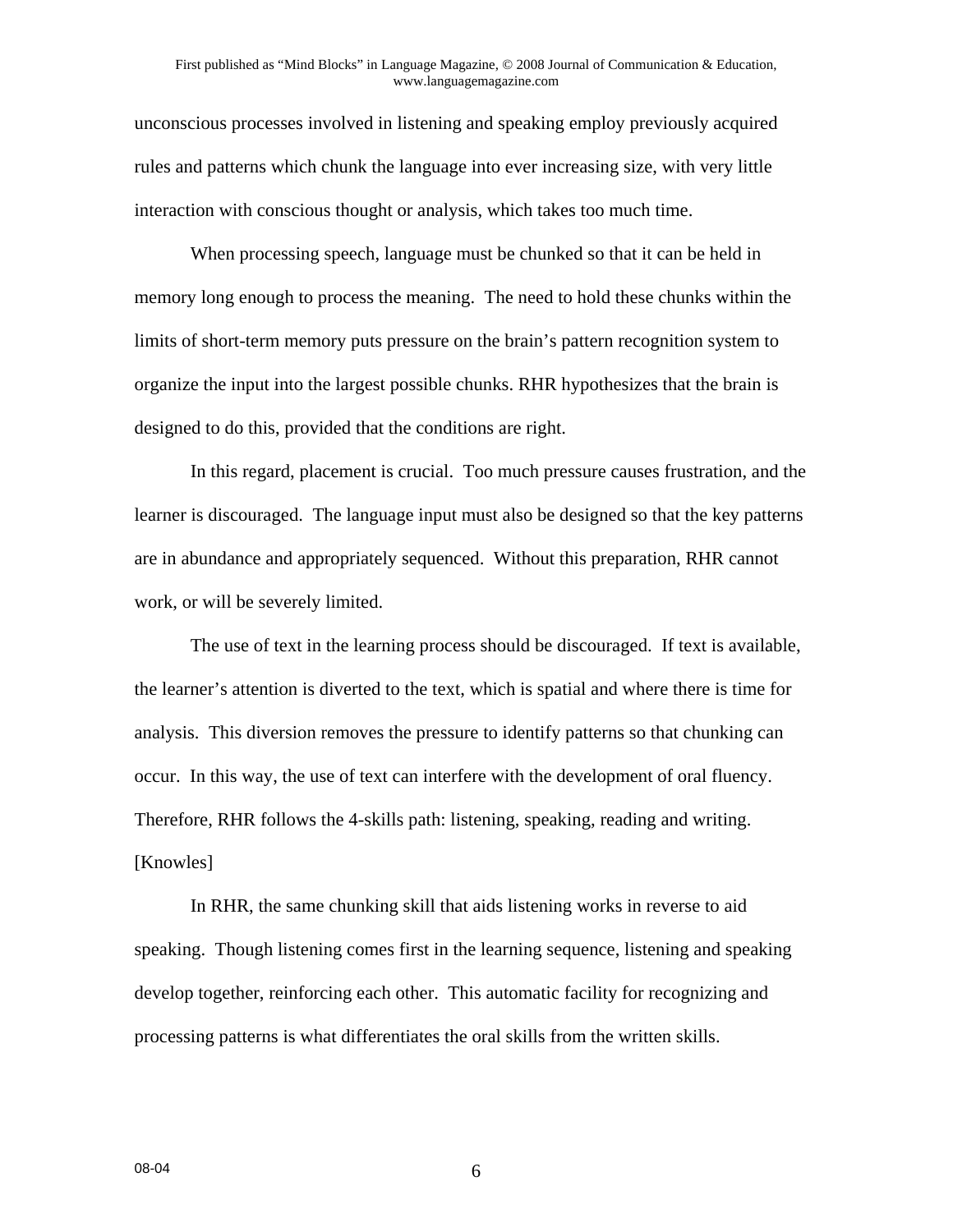As the ability to process larger chunks improves, reading and writing skills also improve, because the brain processes the language in larger chunks, whether the source or product is speech or text. In other words, the brain processes ideas or concepts rather than discrete linguistic items.

Within a context, ideas and concepts have reality and 'momentum', allowing anticipation of what comes next. 'To be or not ….." A computer cannot do this, but the human brain can anticipate that the missing piece is 'to be' with incredible speed.

# **Multi-Modal Learning**

The advent of multimedia computers allows for brain-based *multimodal* learning, where learning activities can take full advantage of the hierarchical structure of the human brain and the interplay between listening, speaking, memory and the pattern-recognition



logic that is at the heart of human intelligence. By multimodal, I mean the coordinated, synchronized activation of visual, auditory, conceptual, phonological and other systems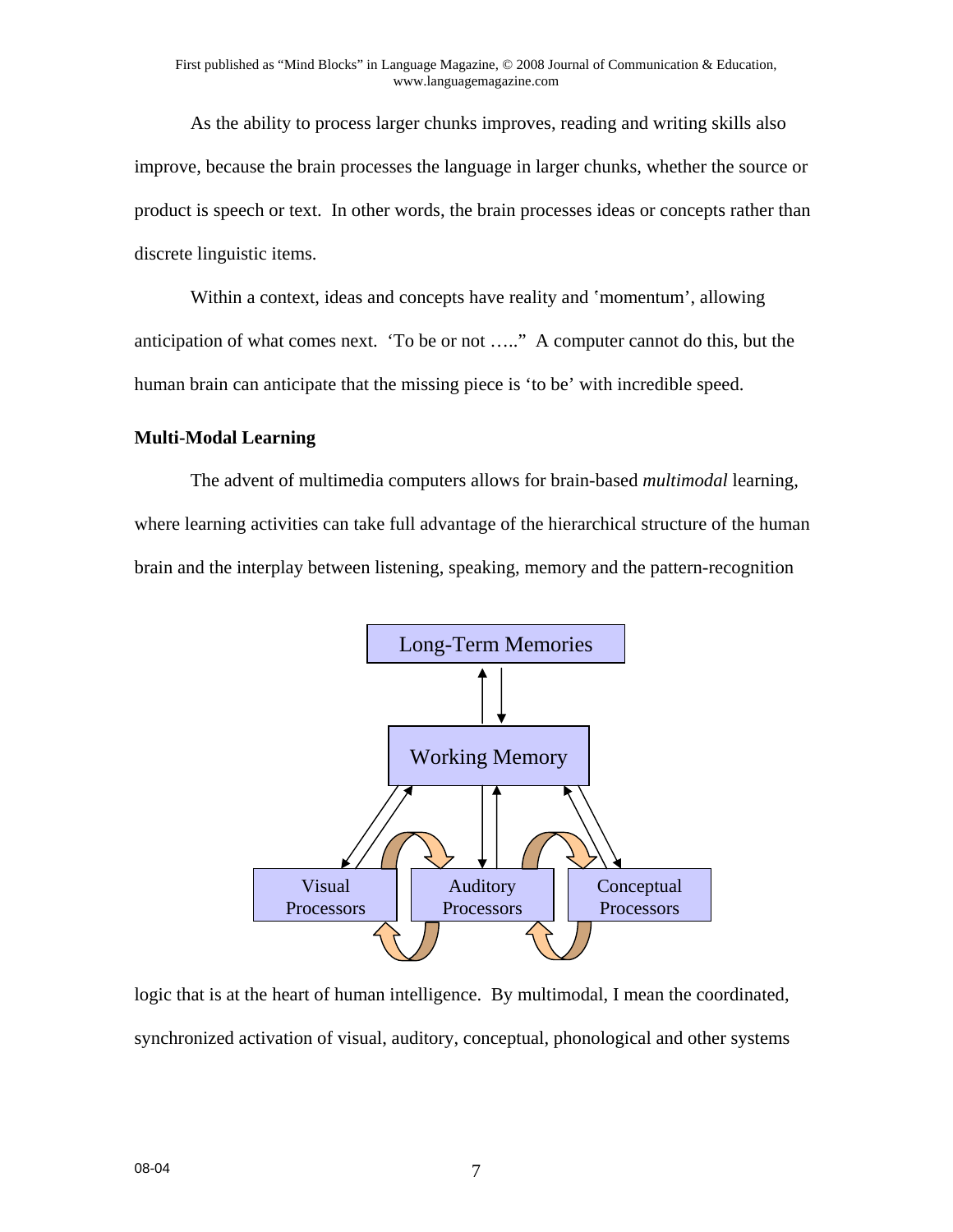within the brain – something that well-designed multimedia exercises can provide – unlike textbooks, which are page-based, non-temporal, and orthographic.

With brain-based CALL, the learner is active. The learner is free to switch from one activity to another, responding to mental cues such as boredom. Text-heavy linear presentations are replaced by sequenced, multi-modal practice activities. Ambiguity and guessing engage the learner. In fact, too much focus on precision and 'knowledge' about the language may work against the learning process. A tolerance for ambiguity becomes a predictor of language learning success and such tolerance then becomes one of the learning skills to be encouraged in the language acquisition process.

RHR elevates the importance of practice. From neuroscience we know that the brain is plastic, not fixed. Frequent practice and experiences shape and reprogram the brain. A musician who practices the piano develops additional neural connections that allow for greater finger control. This can be seen in brain scans. Similarly, students with learning disorders can be helped by repetitive exercises that can help compensate for or even repair disorders by developing new synaptic connections. As the famous neuroscientist, Donald Hebb said: "Neurons that fire together, wire together."[Hebb] Therefore, the design and use of exercises that target subassemblies of neural connections from several modalities can facilitate skill acquisition, but such acquisition requires practice over a period of time and cannot be crammed into a few intensive sessions.

Language acquisition is essentially multi-modal. Speech is not divorced from context, visual input, and even sensory-motor patterns. Language input and practice should utilize as many modalities as possible. Seeing, speaking, listening, organizing,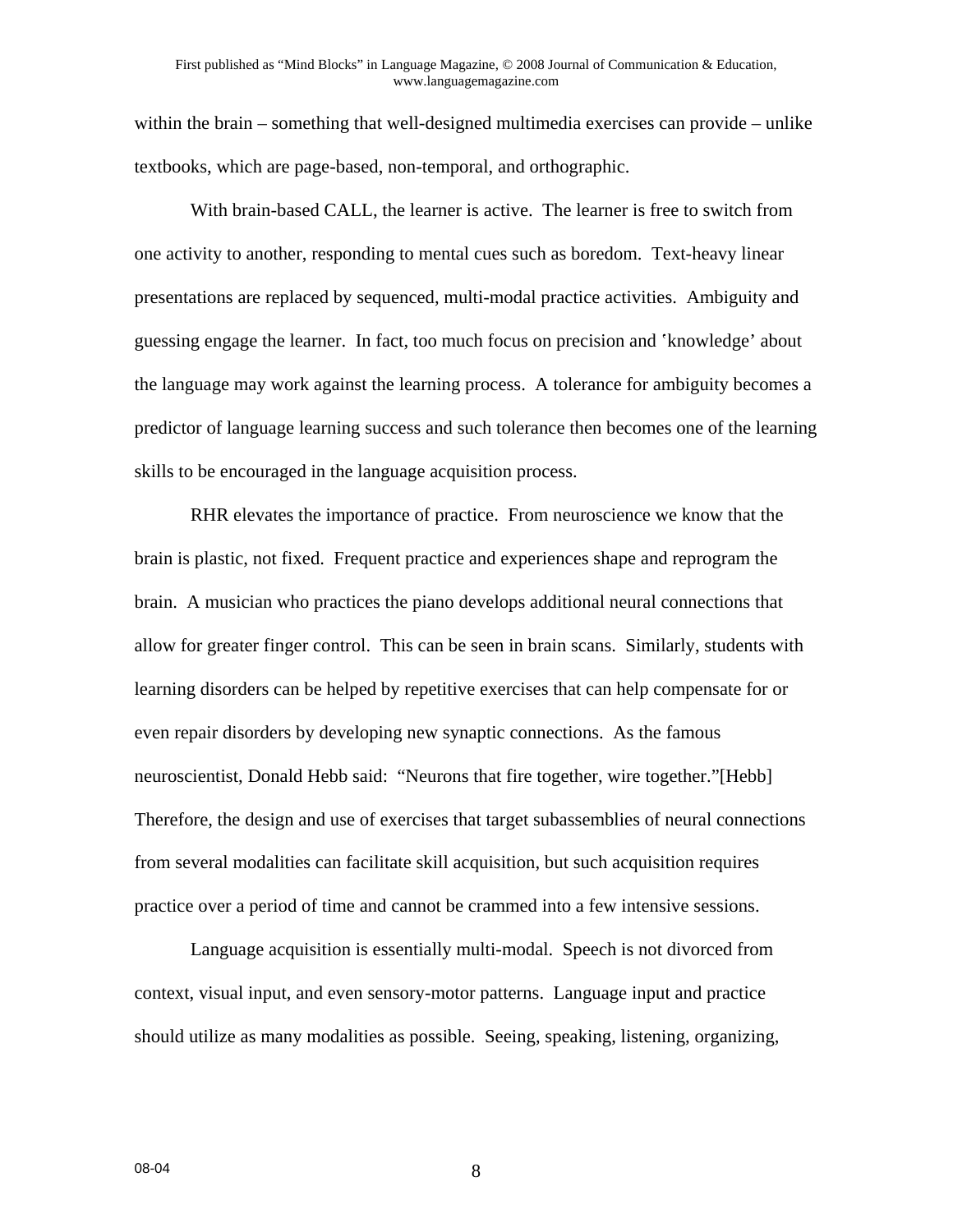choosing, guessing – this is where a textbook is quite limited, and where multimodal, brain-based CALL has tremendous advantages.

#### **Iconic versus Text Processing**

RHR makes extensive use of 'icons' to present and support language input. Icons are visual objects that alone or in combination with other icons communicate information independent of language input. An icon may or may not be a picture, but it is generally *not* text. This is important, because visual processing is faster and more immediate than orthographic processing, which uses different neural pathways.

An example of an icon is a triangle or the number 2. For an icon to work, it must connect to the long-term memory of the learner so that it activates a set of concepts in memory. Shown a triangle, for example, the brain immediately activates a set of attributes associated with a triangle. If we now say "A triangle has  $3 x$ ," then one anticipates that  $x$ means either side or angle. This is because the attributes of a triangle are inherited in the target language. If the next visual input shows one or more sides highlighted, then the meaning 'angle' is eliminated in favour of side. There is no need of translation, provided that the icon is age-appropriate. Obviously if a learner doesn't know what a triangle is, then it isn't appropriate as an icon.

Multimedia computers facilitate the use of icons. Animation and the sequential presentation of icons cannot be done in a textbook, but is easily done in brain-based CALL programs such as First English [Knowles] and English For Success [Knowles], which are programs designed and used by millions of students as real-world examples of RHR.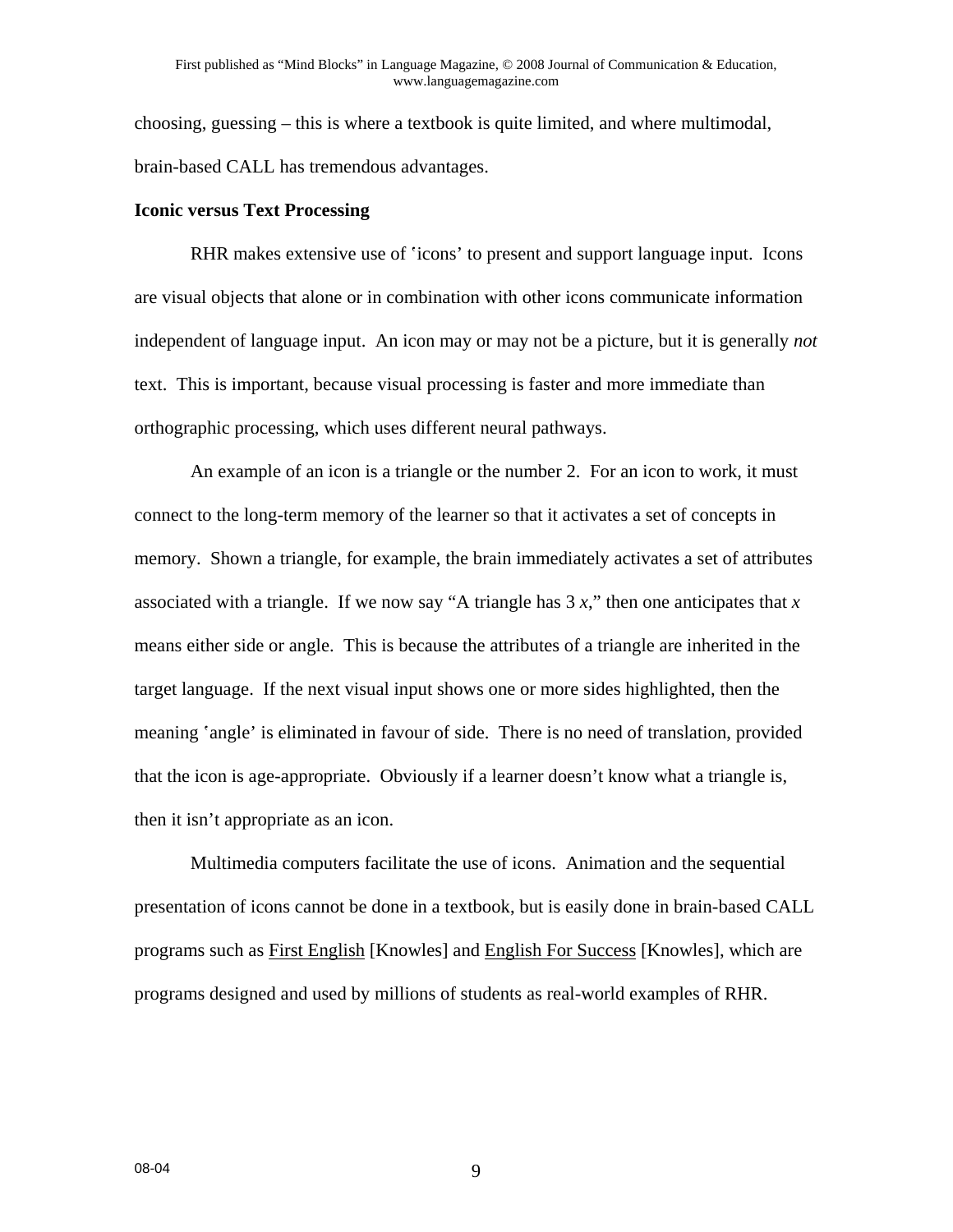## **Long Term Memory and Language Bootstrapping**

RHR makes extensive use of Long-Term Memory. Experience and real-world knowledge is systematically used to aid the acquisition process. Unlike an L1 learner, an L2 learner can use LT memory to help fill in meaning gaps and facilitate inductive learning, which is motivating and engaging. Research shows that the brain gets pleasure out of this type of activity, provided that the level of input is optimized. Learning is more efficient and motivating because the brain is solving problems rather than memorizing.

An interesting example of how this has been applied is a course for airline pilots: Aviation English [Knowles]. In situations where an airplane is about to land and the wind suddenly shifts, we can predict and use the knowledge and experience of pilots to anticipate what course of action to consider. This knowledge and experience is language independent. Therefore, a Chinese pilot learning to speak English will use this knowledge and experience to fill in the language gaps and 'bootstrap' the learning process. However, this can only happen if the language input is designed with this in mind, and with the requisite aviation knowledge that the pilot has.

In other words, a student can use knowledge of math and science to learn English; because this knowledge is language independent. If I show you two parallel lines and say "These two lines never  $X$ ", you know that  $X$  means intersect or cross. An example of this approach is seen in the DynEd course "English for Success."

### **The Advantages of Blended Learning with Brain-based CALL**

RHR is not a theory that supports the idea of self-study. In our brain-based CALL programs, teachers and classroom activities play a key role. The most successful programs are a blend of individualized multimedia practice with classroom activities where the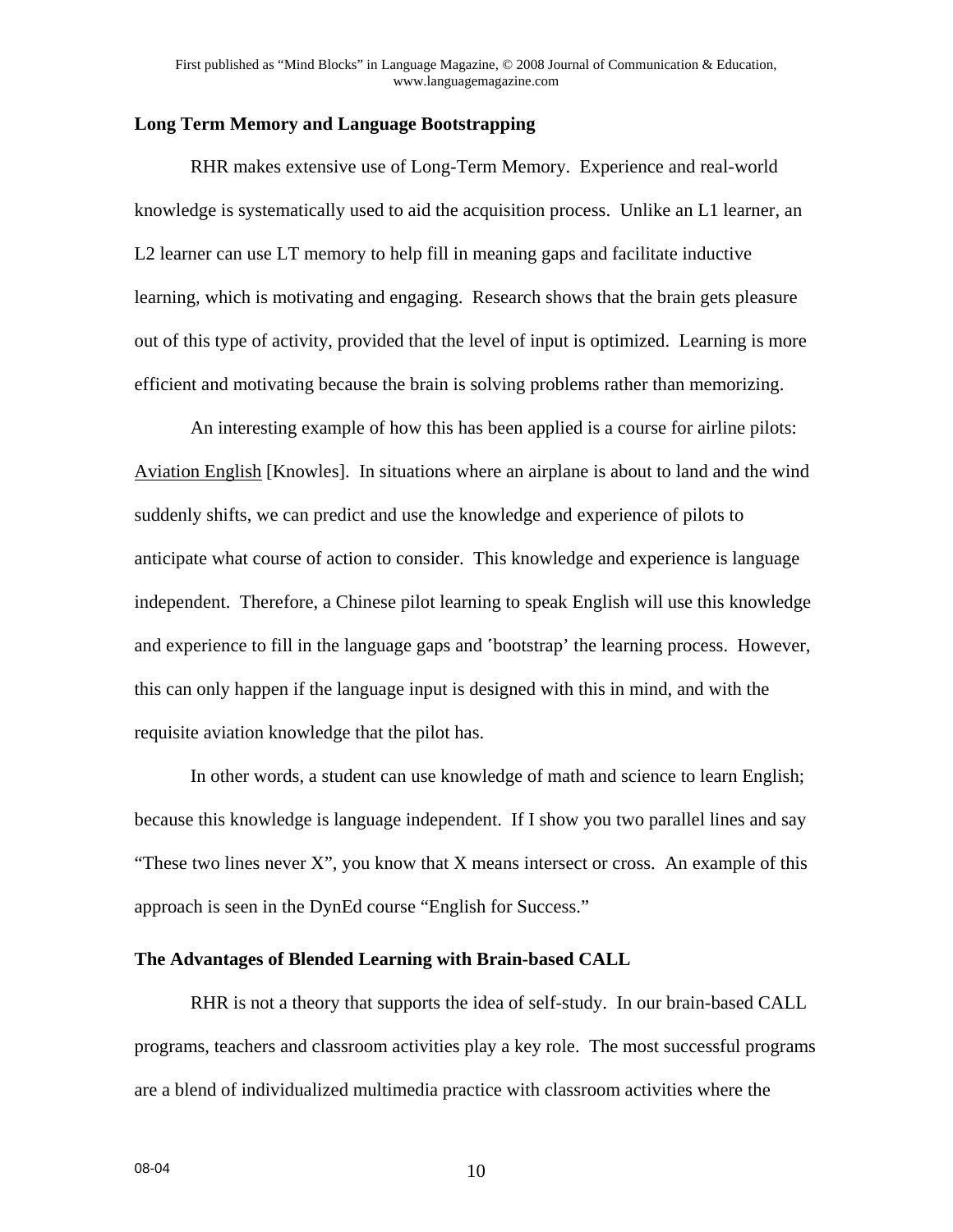practiced language models are extended and personalized. Individual practice sessions provide optimal input and intensive engagement with the language models. However, this content is incomplete, like a skeleton. It provides the necessary framework to support language acquisition, but it lacks the personal, individualized character that can come from classroom interactions and presentations.

The classroom is where the language comes to life and is where the student develops confidence, provided that the teacher facilitates communication rather than acts as a knowledge-giver. Though some say that talking by itself is a good thing, in a brainbased approach, the classroom activities should be *based* on the language framework that the student has already practiced, not just random, disjointed, and unsequenced talk.

The teacher no longer has to 'teach' the material. Instead, the teacher sets up activities where students 'perform' and actively communicate, leaving room for spontaneity and happy accidents to occur, but always with a solid language base to stand on and refer to, review and personalize whenever possible. These activities motivate students because they are relevant and truly interactive, and because students know they are acquiring the new language.

 This 'coaching' role is where teacher-training and lesson planning become key factors in the success of RHR-based programs. To address this issue, we have provided lesson templates and example activities to help teachers adjust to the new paradigm.

### **Conclusion**

In this paper we have made predictions that can be tested under the right conditions and with an awareness of the large number of variables that affect language acquisition,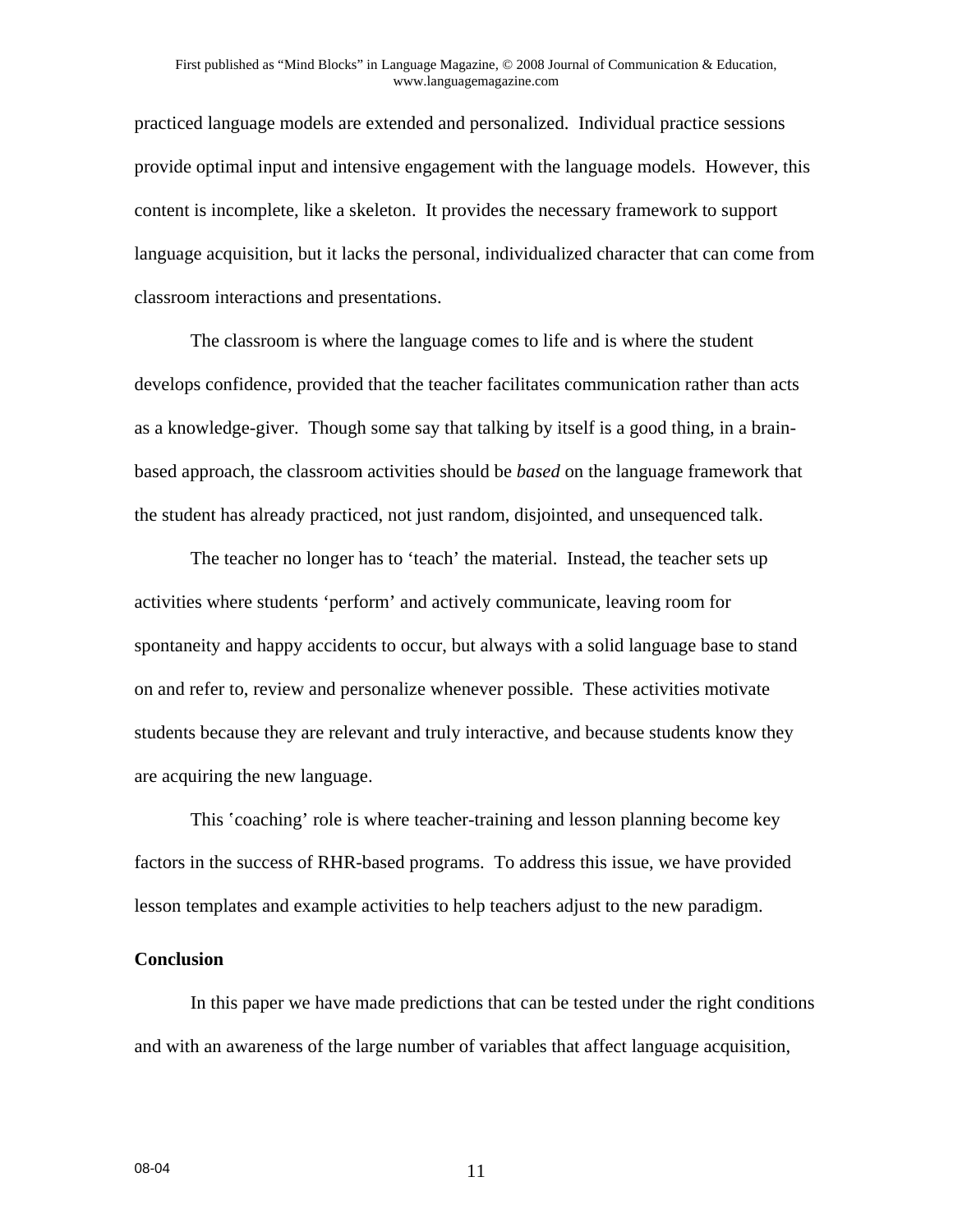including the teacher and testing instruments, both of which have built-in biases. In any case, some of these include:

- 1. Delaying text and following the 4-Skills path accelerates fluency development.
- 2. Frequent speaking practice which focuses on chunks of increasing length and conceptual complexity without text support results in accelerated fluency.
- 3. Vocabulary is best taught in phrases rather than in isolation. Word lists should be avoided.
- 4. Oral fluency facilities reading and writing skills.

RHR offers a new and practical approach to language acquisition and materials design. Brain-based CALL (BB-CALL) lessons used in a blend with classroom activities take advantage of this approach, and are now being used by several million students around the world. The traditional, text-based approach needs to be challenged and rethought. Whatever approach one takes, testing, monitoring and accountability should be expected and systematically utilized. Now that computers are available and connected, opportunities for rethinking language teaching principles abound, with plenty of data available to test one's assumptions. And the insights from neuroscience should be a part of every language teacher's training.

# **Lance Knowles, President and Head of Courseware Development DynEd International (www.dyned.com)**

Mr Knowles has pioneered the development and use of CALL for more than 20 years. His innovative learning theory, RHR, is based on neuroscience, and his award-winning programs are used by students in over 50 countries.